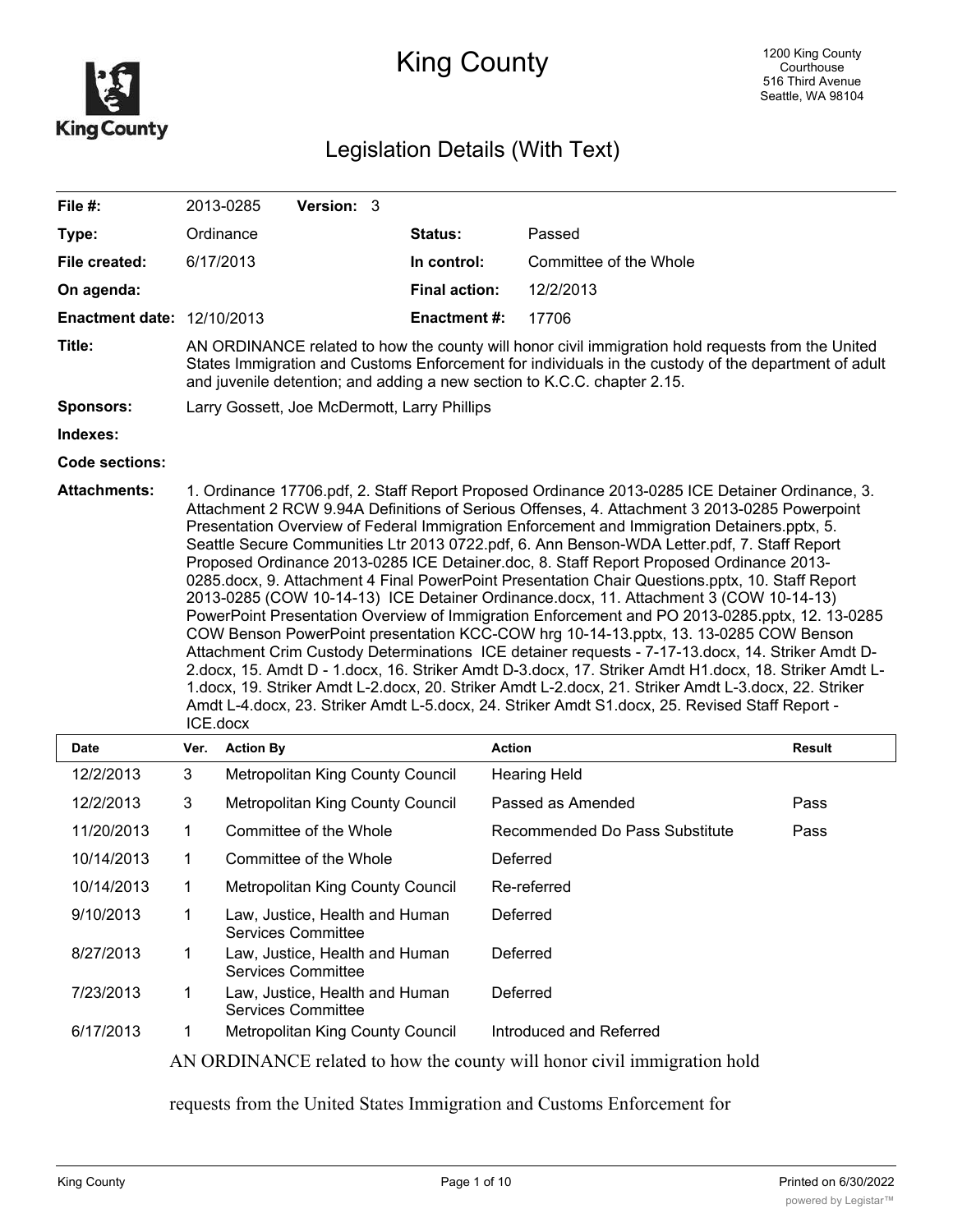individuals in the custody of the department of adult and juvenile detention; and adding a new section to K.C.C. chapter 2.15.

#### STATEMENT OF FACTS:

1. King County was renamed in honor of the Reverend Doctor Martin Luther King, Jr., and is a "home rule" government under Article XI, Section 4, of the Washington State Constitution. Under its home rule power, the county may exercise any power and perform any function, unless preempted by state or federal law, relating to its government and affairs, including the power to regulate for the protection and rights of its inhabitants.

2. The enforcement of civil immigration laws has traditionally been, and continues to be, the responsibility primarily of the federal government. Since 2002, immigration enforcement operations have been carried out by the United States Immigration and Customs Enforcement, a division of the Department of Homeland Security, which was, before 2002, known as the Immigration and Naturalization Service.

3. Since the 1980s, the Immigration and Naturalization Service and Immigration and Customs Enforcement have been apprehending noncitizens arrested and detained by state and local criminal justice systems through numerous enforcement operations, primarily through some variation of the Criminal Alien Program. Under the program, federal agents use booking and other information provided by local law enforcement agencies to target noncitizens in local agency custody for the placement of administrative immigration detainer requests that can result in a direct transfer upon release of noncitizens from local custody into immigration custody for initiation of removal proceedings.

4. In 2008, Congress directed the Department of Homeland Security to expand efforts to target noncitizens with serious criminal convictions for apprehension and removal. In response, the Department of Homeland Security, through Immigration and Customs Enforcement, created the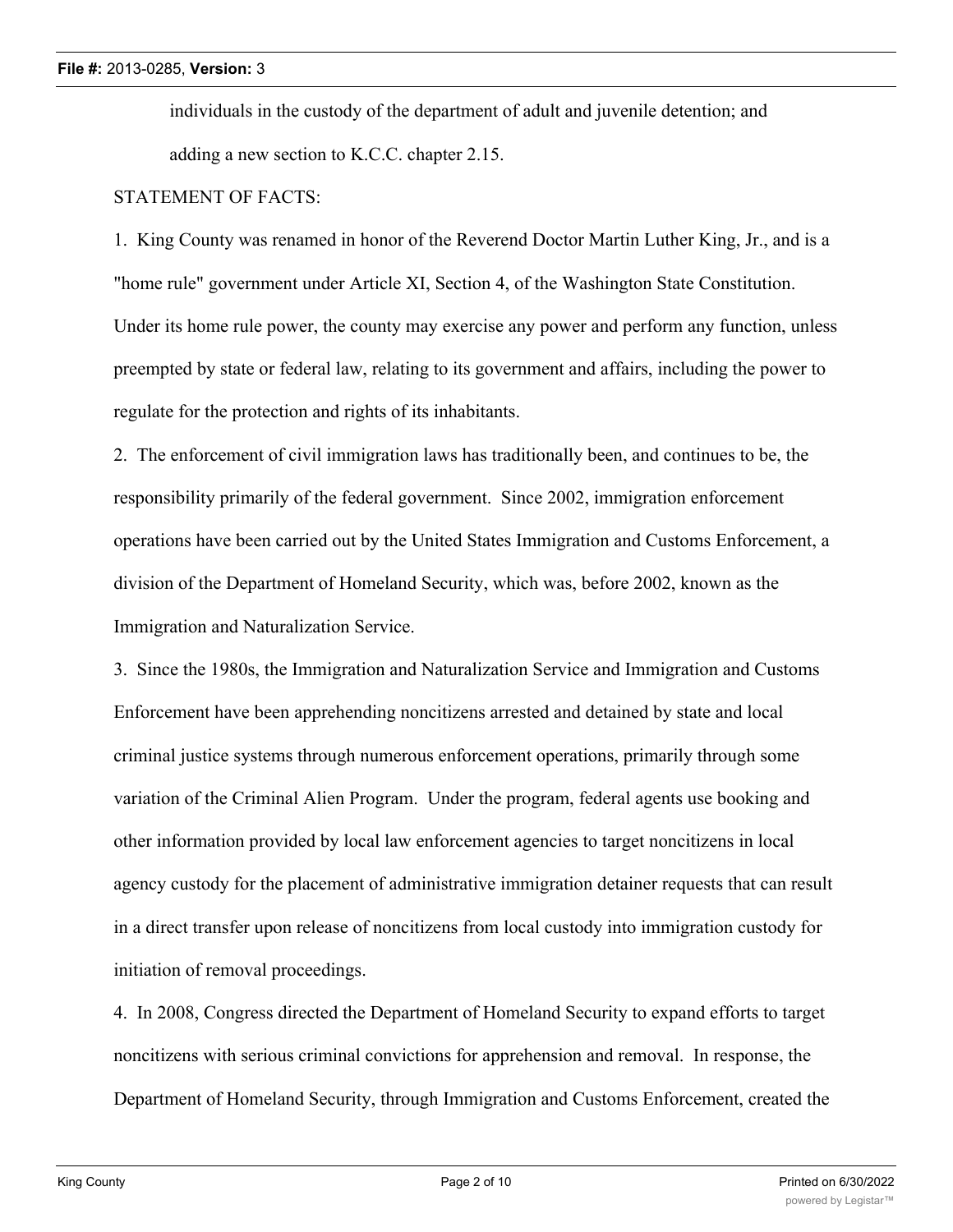Secure Communities program to complement its efforts under the Criminal Alien Program initiative. The key component of the Secure Communities program is automated information sharing between the Department of Homeland Security and the Federal Bureau of Investigation, primarily the sharing of fingerprint data collected from local jails for identifying individuals incarcerated in local facilities to be investigated for immigration proceedings.

5. Like the Criminal Aliens Program, noncitizens identified through the Secure Communities program and targeted for Immigration and Customs Enforcement apprehension can be subjected to placement of a detainer request while in custody of local jail officials. According to 9 C.F.R. Sec. 287.7(a), "A detainer serves to advise another law enforcement agency that the federal Department of Homeland Security seeks custody of an alien presently in the custody of that agency, for the purpose of arresting and removing the alien. The detainer is a request that such agency advise the department, prior to release of the alien, in order for the department to arrange to assume custody, in situations when gaining immediate physical custody is either impracticable or impossible."

6. Since April 2012, Immigration and Customs Enforcement investigators have had access to all fingerprint data transmitted to federal authorities from jails in the state of Washington. Local jails have no discretion to opt out of participation in the Secure Communities program.

7. King County is dedicated to providing all of its residents fair and equal access to services, opportunities and protection. In K.C.C. 2.10.210, the King County Strategic Plan declares as part of the "fair and just principle" that determinants of equity include "(c)ommunity and public safety that includes services such as fire, police, emergency medical services and code enforcement that are responsive to all residents so that everyone feels safe to live, work and play in any neighborhood of King County and a law and justice system that provides equitable access and fair treatment for all. K.C.C. 2.15.010 was enacted in 2009 to specifically ensure that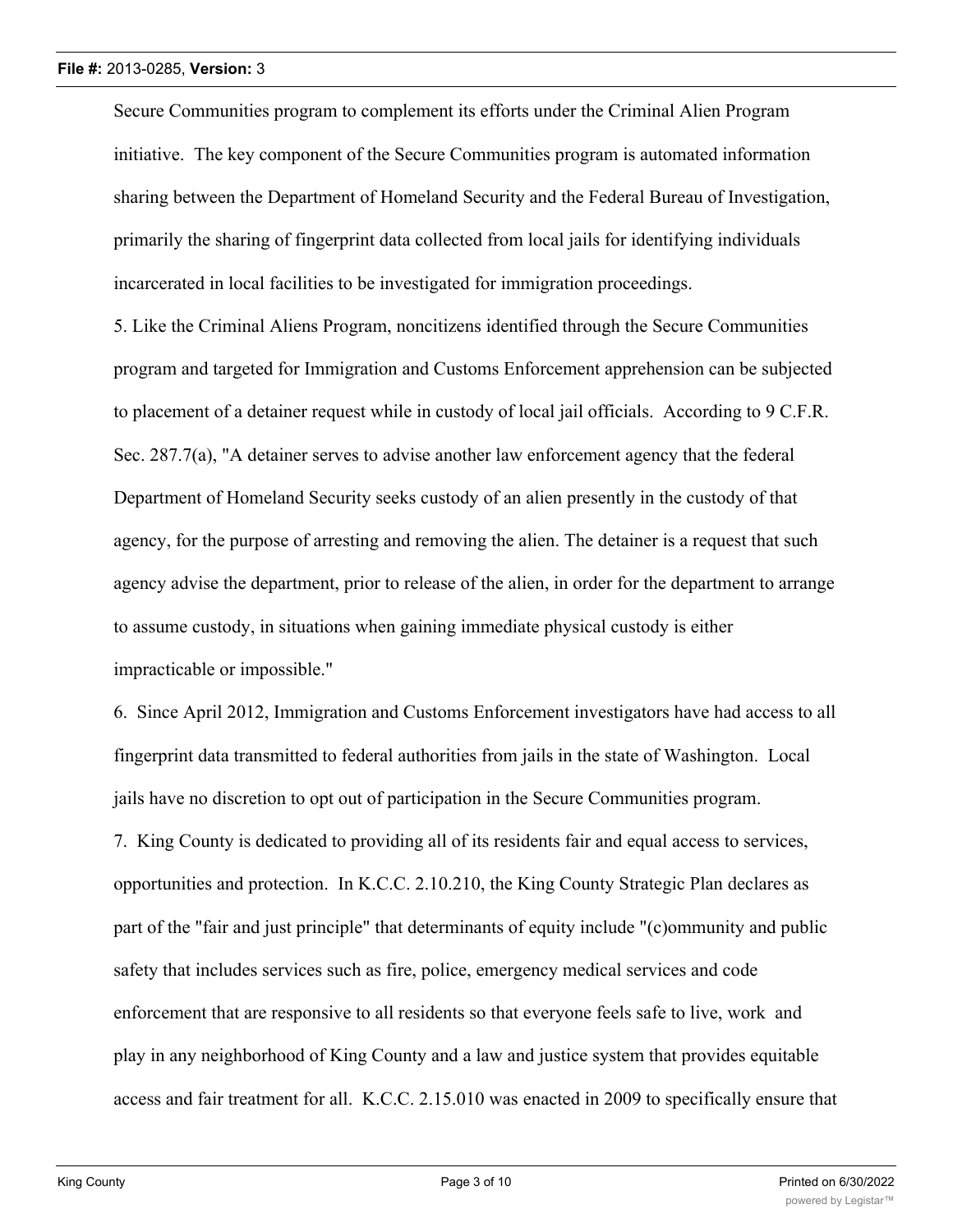all county residents have access to necessary services and benefits essential for upholding the county's commitment to fair and equal access for all residents. To further this policy, K.C.C. 2.15.010 established the requirement that no county office, department, employee, agency or agent shall condition the provision of county services on the citizenship or immigration status of any individual. K.C.C. 2.15.010 also established the requirement that sheriff's office personnel shall not request specific documents relating to a person's civil immigration status for the sole purpose of determining whether the individual has violated federal civil immigration laws. 8. In accordance with those code requirements, the department of adult and juvenile detention does not endeavor to determine the immigration status of any individual held in county detention. However, it is the current practice of the county to honor all civil immigration hold requests from Immigration and Customs Enforcement for detainees, whether identified through Criminal Alien Program or the Secure Communities program, by holding adult inmates for additional time after they would otherwise be released from county jail facilities.

9. It is often unclear whether the individual under investigation by Immigration and Customs Enforcement is being reviewed because of their criminal history or due to prior immigration administrative violations.

10. Although the intended focus of programs like Secure Communities is the removal of individuals with serious criminal records, data released by Immigration and Customs Enforcement indicate that, between 2008 and 2011, seventy-eight percent of the detainer requests issued against individuals at the county adult jail involved individuals with no criminal records or convictions.

11. On March 26, 2013, the University of Washington released Immigration Detainer Requests in King County Washington: Costs & Consequences, a report analyzing jail data from 2011 and assessing the impacts of submitting to Immigration and Customs Enforcement's immigration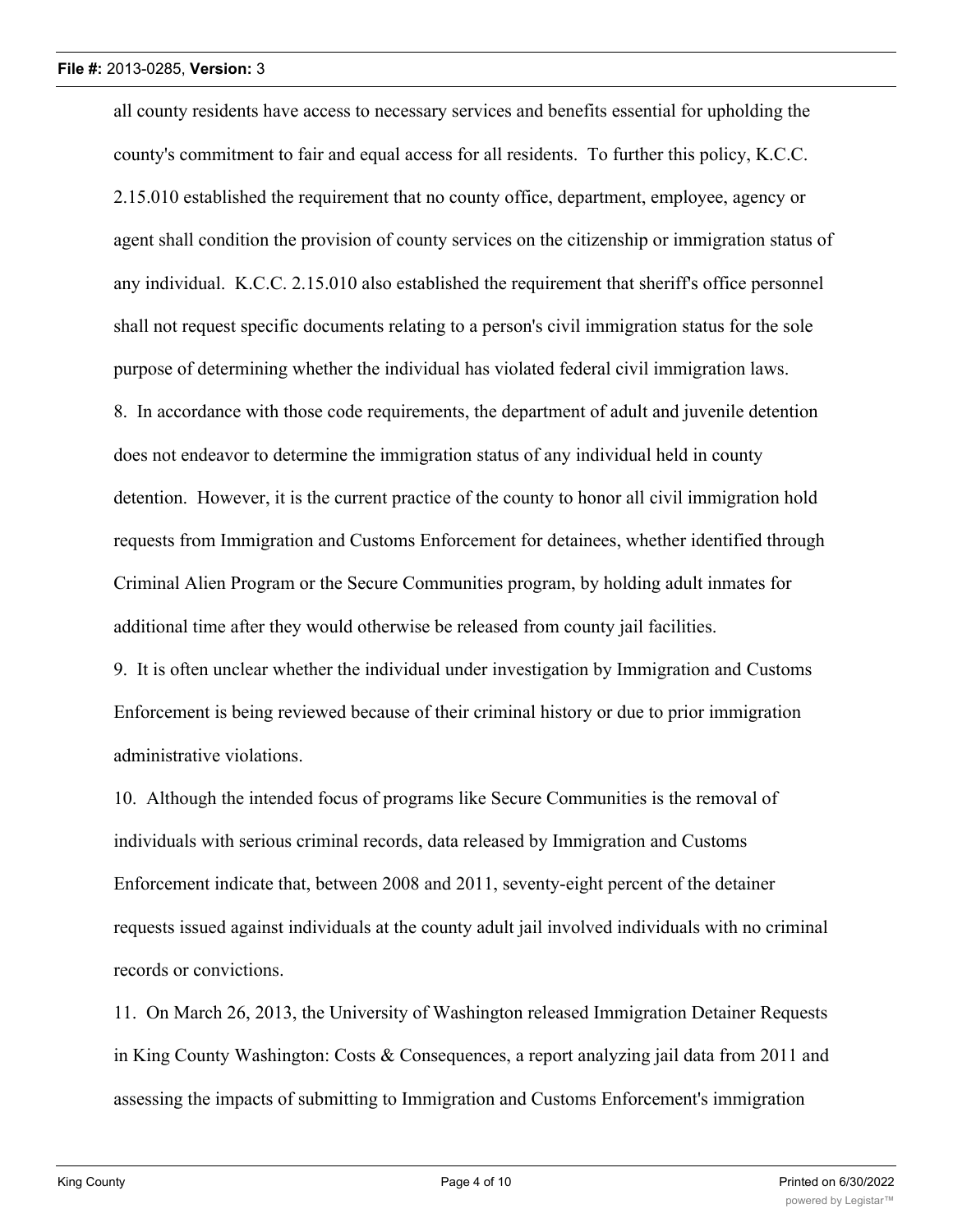detainer requests. The report concluded that four out of five individuals subjected to Immigration and Customs Enforcement detainer requests in 2011 had never been convicted of a felony. It also found that Immigration and Customs Enforcement detainer requests disproportionately impacted Latinos.

12. On February 11, 2013, the executive notified councilmembers by letter that he supports amending county code to include policy direction for the department of adult and juvenile detention to limit the circumstances under which it will exercise its authority to honor federal immigration detainers to individuals for whom the federal government has documented the individuals' criminal history as demonstrated by having been previously convicted of committing a violent or serious offense.

## BE IT ORDAINED BY THE COUNCIL OF KING COUNTY:

## SECTION 1. **Findings:**

A. In its deliberations on this legislation, the council has received public testimony from various individuals, organizations, and immigrant advocates in King County who recounted numerous instances where the exercise of federal detainers by the department of adult and juvenile detention has resulted in significant distrust of local law enforcement, dislocation of families, the loss of jobs and housing, economic loss to families and the community, and harm to children. Many testified through public input and the submission of written testimony that there are significant costs to the community, both in dollars and human suffering when families become broken and dependent when the family breadwinner is detained or deported. Testimony established that the threat of deportation for the immigrant community is so strong that many persons are afraid to report domestic violence or witnessed crime. Further, many noted that children who are English-speaking U.S. citizens of an undocumented parent are uniquely vulnerable to the impacts of the exercise of federal detainers.

B. Data from the University of Washington study of detainers in King County shows that the county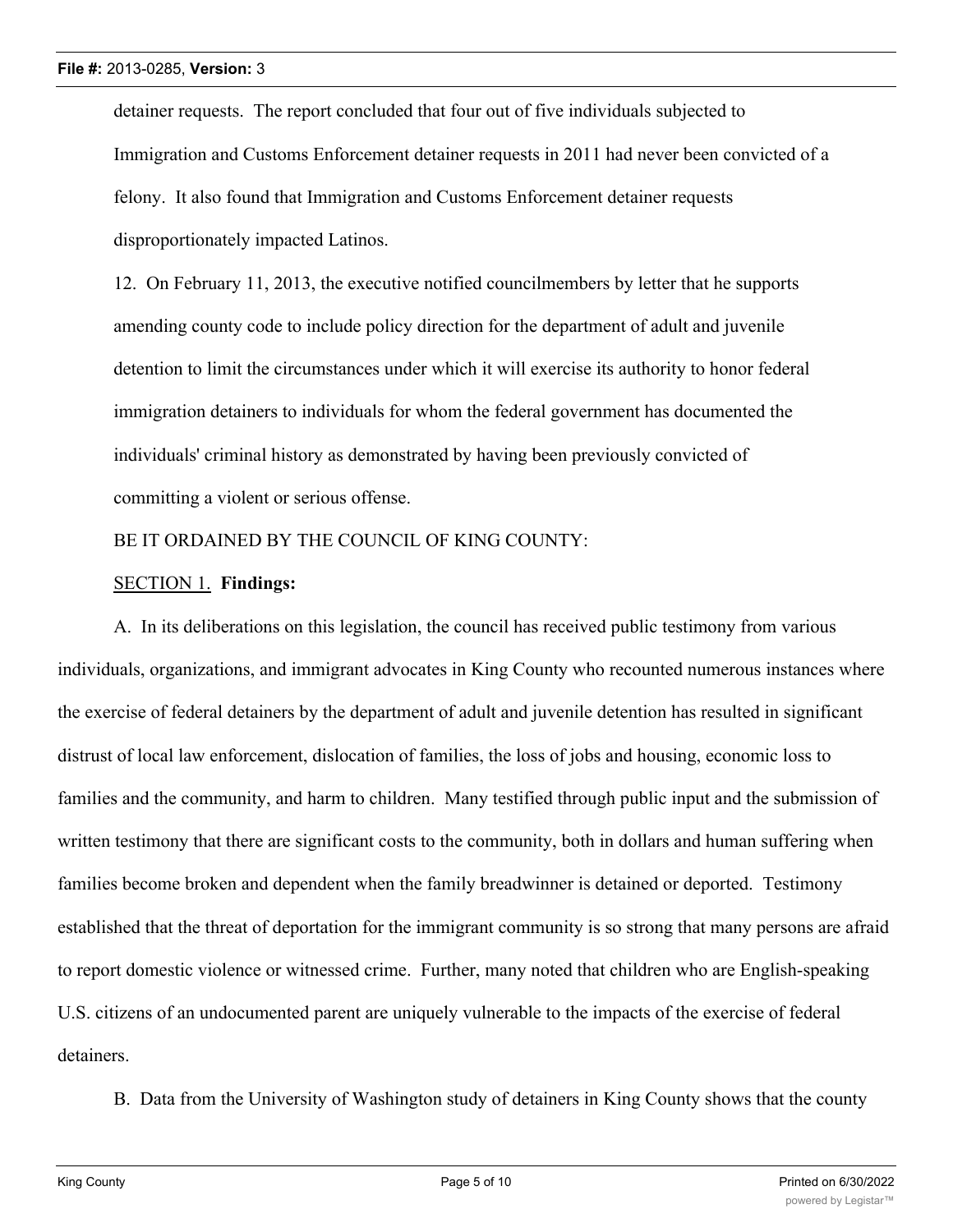#### **File #:** 2013-0285, **Version:** 3

incurs significant costs resulting from honoring these detainers that by federal law are not reimbursed. As a result, the county incurs costs for supporting federal immigration enforcement efforts in a time when it is unable to fully fund its own local mandates such as unincorporated sheriff's patrol or other priorities such as human services programs for victims of domestic violence and the mentally ill.

C. Testimony from the King County sheriff and the interim chief of police for the Seattle Police Department noted that even the perception that local governments are cooperating with federal immigration enforcement efforts can significantly undermine the operations of local government. In particular, this perception can have a substantial damaging effect on the relationships between local law enforcement agencies and immigrant and refugee communities and this damage to trust between the immigrant community and law enforcement results in less public safety.

D. In its deliberations, the council also considered significant national and Washington State data that showed that the vast majority of Immigration and Customs Enforcement detainers are for individuals with no non-immigration criminal history, or for those with minor offenses. The council also considered data showing that a significant proportion of those who are taken into federal custody as a result of a detainer are subsequently released back into the community and not detained or deported.

E. Individuals being released from state custody are persons who are legally required to be released, except when being temporarily held as a result of a federal immigration detainer request. They do not include persons who present a danger to the community that can be addressed by state criminal or civil legal proceedings. There is no basis to predict potential future dangerousness for such persons and hold them in state custody as a result. There is only a minimal and speculative risk of harm to public safety that might result from not honoring federal detainers for the individuals who do not have a demonstrable and significant criminal history.

F. The county council has now considered and balanced the competing policy concerns, advantages, and possible risks of amending the county code to limit the circumstances under which the department of adult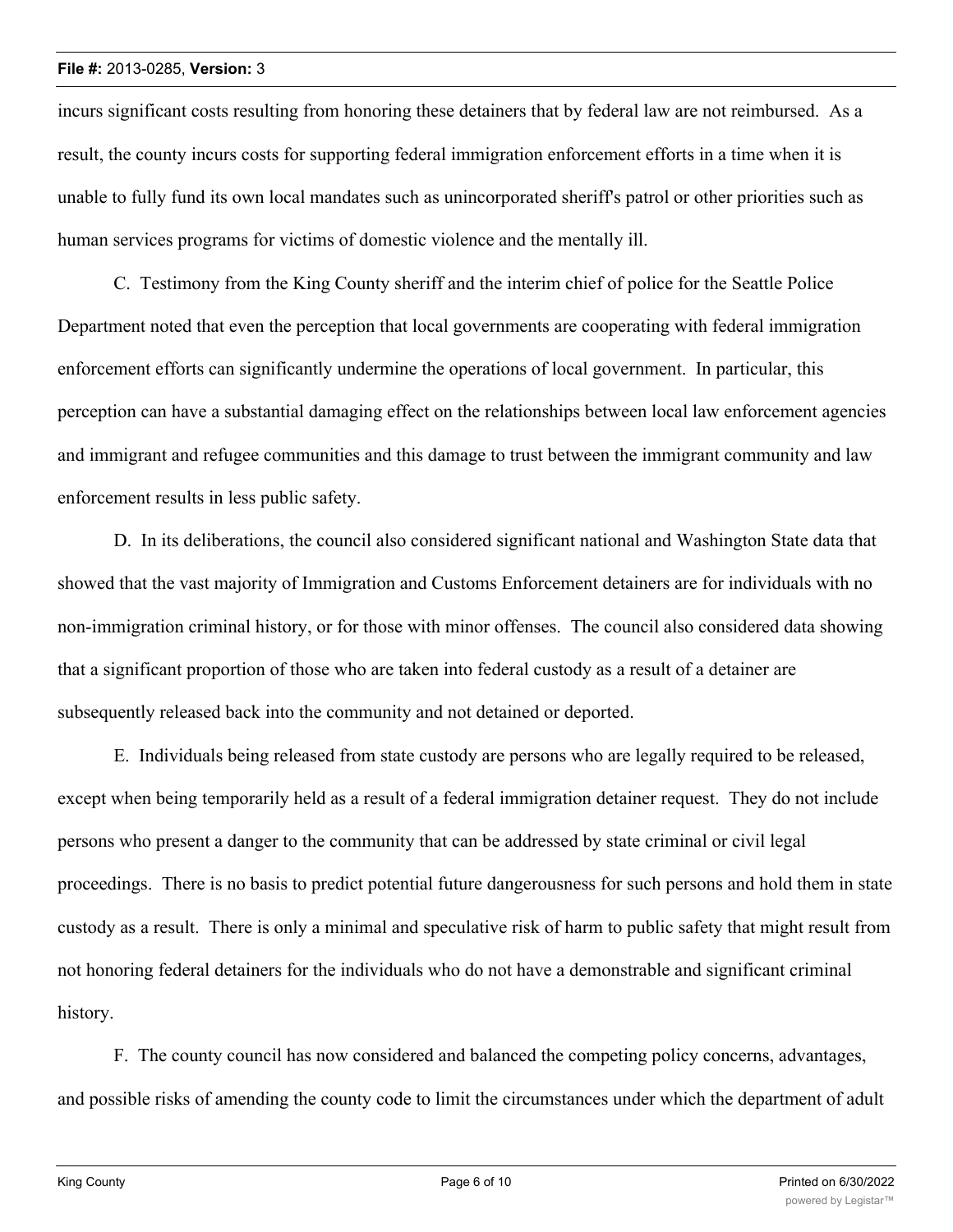#### **File #:** 2013-0285, **Version:** 3

and juvenile detention will exercise its authority to honor federal immigration detainers. The council recognizes that the cost to public trust in law enforcement, economic losses, and human suffering when weighed against the potential benefits of from exercising a detainer compels the council to limit and focus the circumstances under which it will honor federal detainers. The council has chosen to limit detainers to only those who have a demonstrable and significant criminal history and therefore might present some risk to public safety. The council has determined that the benefit of not honoring detainers for those who have immigration violations or minor criminal histories outweighs the costs to the county. Finally, this policy will further advance the county policy of providing all county residents with fair and equal access to services, opportunities and protection, and is essential to that policy.

NEW SECTION. SECTION 2. There is hereby added to K.C.C. chapter 2.15 a new section to read as follows:

A. It is the policy of the county to only honor civil immigration hold requests from United States Immigration and Customs Enforcement for individuals who have been convicted of a violent or serious crime. The department of adult and juvenile detention may hold individuals for an additional forty-eight hours after they would otherwise be released only upon receipt of a written immigration hold request by a federal agent to detain a county inmate for suspected violations of federal civil immigration law, where one or more of the following apply:

 1. United States Immigration and Customs Enforcement agents provide written documentation and case identifying information that the individual has been previously convicted of a homicide at any time in the past; or that the individual either has been convicted of a violent, serious, sex, or serious traffic offense within the past ten years or within the past ten years has been released from prison after serving a sentence for a violent, serious, sex, or serious traffic offense conviction. For purposes of this section, "has been convicted of a violent, serious, sex or serious traffic offense" means the individual was convicted of a most serious offense as defined in RCW 9.94A.030, a sex offense as defined in RCW 9A.44, a conviction of any sexual exploitation of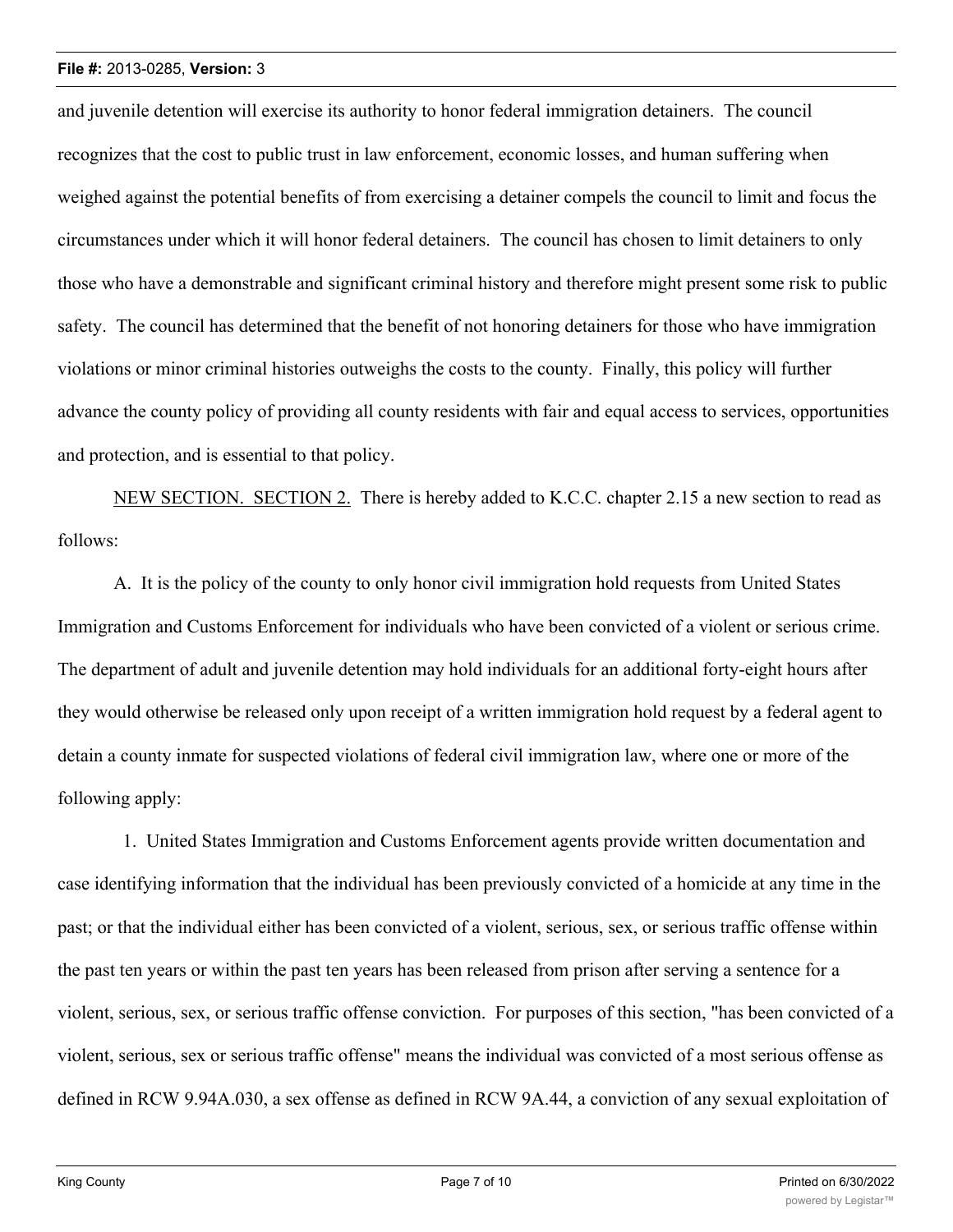a children offense as defined in RCW 9.68A, residential burglary as defined in RCW 9A.52.025, drive-by shooting as defined in RCW 9A36.045, convicted of an offense of unlawful possession of a firearm as defined in RCW 9.41.040, a conviction of an offense with a firearm enhancement as defined in RCW 9.94A.533, or convicted of two or more serious traffic offenses as defined in RCW 9.94A.030; or where United States Immigration and Customs Enforcement agents provide written documentation that an individual has identified through United States immigration court proceedings as an inadmissible alien under 8 USC Section 1182(a)(2) (G), Foreign Government Officials who have committed particularly severe violations of religious freedom; 8 U.S.C. Section 1182(a)(3), Security and related grounds (terrorist activities, totalitarian parties, Nazi collaborators and recruitment of child soldiers); or 8 U.S.C. 1182(a)(10)(C) International child abduction: or

 2. United States Immigration and Customs Enforcement agents provide written documentation and case identifying information that the individual has been convicted in any jurisdiction of an offense that, if committed in the state of Washington would meet the criteria outlined in subsection A.1. of this section.

B. Notwithstanding subsection A. of this section, the county shall not honor civil immigration hold requests for any individuals who are younger than eighteen years old.

C. This section does not create or form the basis for liability on the part of the county, its officers, employees or agents.

D. Beginning January 1, 2014, the department of adult and juvenile detention shall compile a listing all immigration detainers received by the department. Beginning May 1, 2014, the department shall prepare and transmit to the council a quarterly report showing the number of detainers received and descriptive data that includes but is not limited to: the types of offenses that individuals with detainers were being held, the reason for release from county custody, the length of stay for each individual before the detainer was executed for those who were released from county custody, and the number of individuals that had detainers but were transferred to state department of corrections' custody. The reports called for in this section shall be transmitted in the form of a paper original and an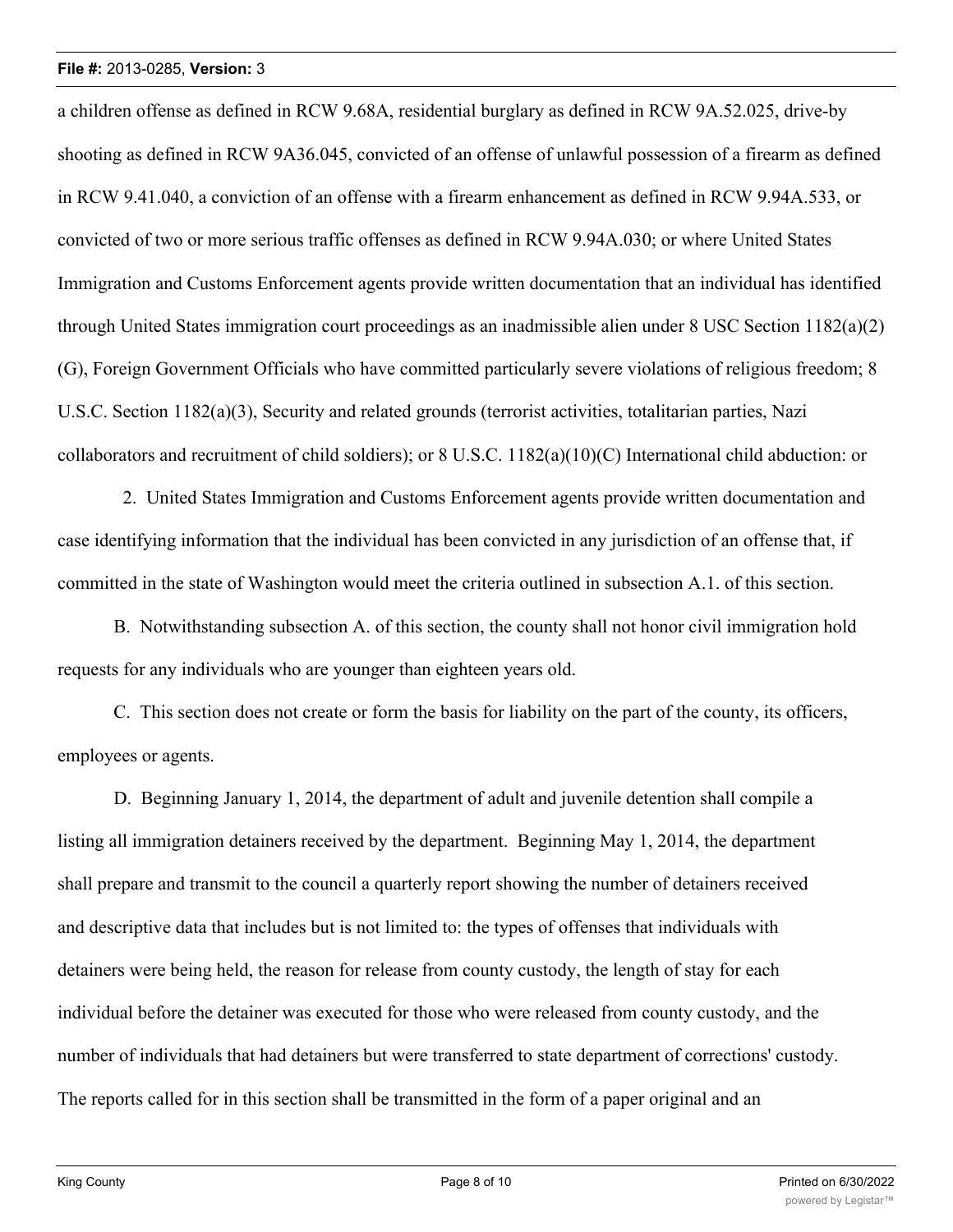electronic copy to the clerk of the council, who shall distribute electronic copies to all councilmembers and the lead staff for the committee of the whole, and the law, justice, health and human services committee, or their successors.

E. The executive shall convene an immigration detainer oversight group to review the implementation of the county's limitations on immigration detainer requests as outlined in subsection A.1. of this section. The oversight group shall include but not be limited to: the executive or the executive's designee; the director of the department of public defense or the director's designee; the prosecuting attorney or the prosecuting attorney's designee; the presiding judge of the superior court or the presiding judge's designee; and two representatives appointed by the county council, one of whom shall be an immigrant's rights specialist and one of whom shall be a member of the King County Bar Association. The members of the oversight group shall be appointed by the executive and submitted to the council with a motion for confirmation. The executive shall convene this group by July 1, 2014, and, with the help of King County criminal justice agencies, provide this group with data on the detainers received by the county, criminal history information on the individuals for whom detainers were honored, data on the length-of-stay within county detention facilities for these individuals, and the outcome of the court case that resulted in the individual being detained that led to them being subject to a detainer. The executive shall also try to obtain data on the outcome of the individuals' immigration proceedings after the honoring of the detainer. The oversight group shall review this data to evaluate the impact of the limitations on detainers and also to determine if any changes are needed in the county's policies and develop a report with the group's conclusions and recommendations. The executive shall also prepare a fiscal estimate of the cost of honoring federal detainers. The oversight group shall review this data to evaluate whether it continues to be appropriate for the county to honor any detainers or to cease honoring detainers as a county policy. The group shall also review the county's existing systems to make recommendations on how federal agents can use current information systems to identify when individuals will be released from county custody in order for federal agents to take appropriate enforcement actions upon release without the use of detainers or